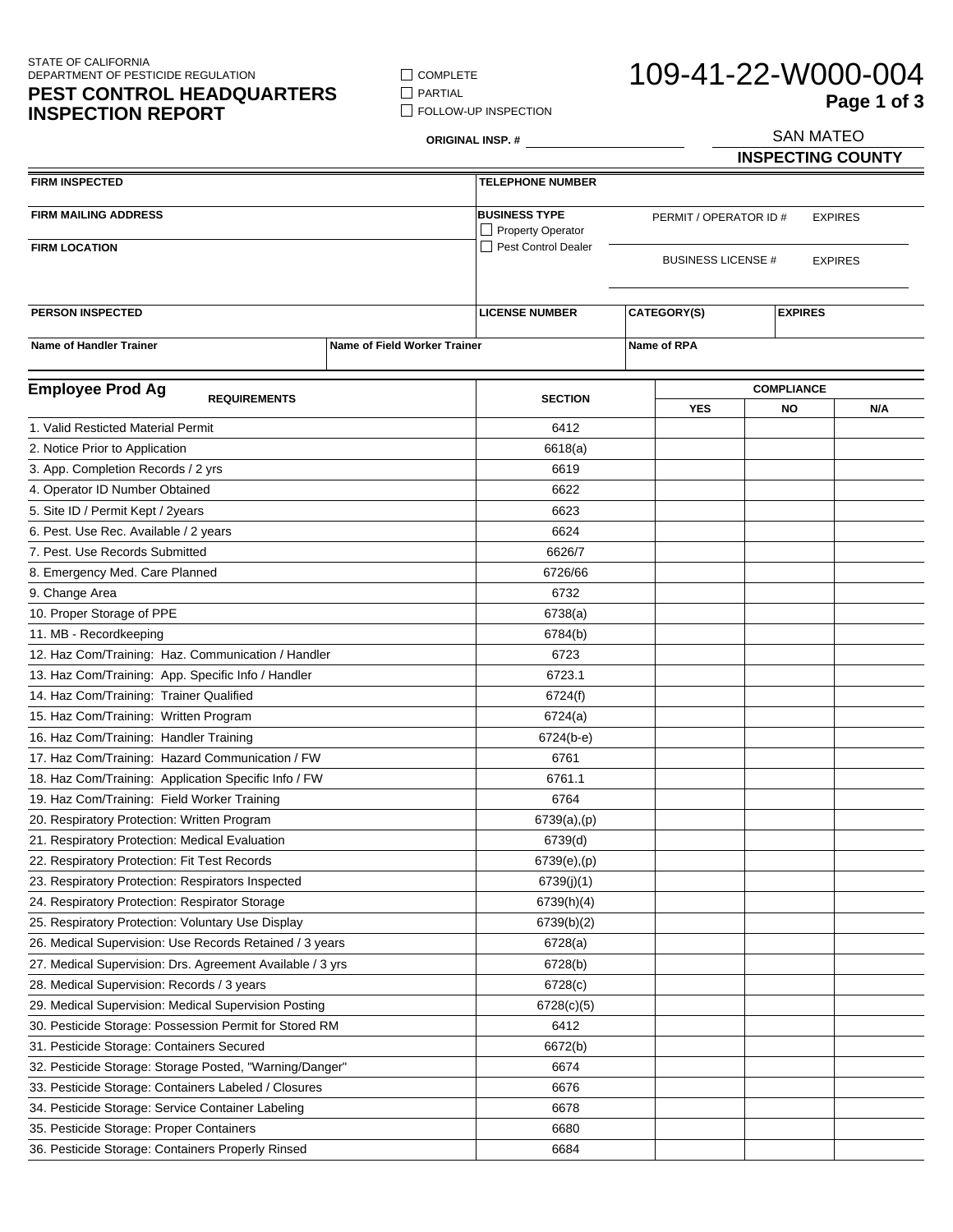#### STATE OF CALIFORNIA DEPARTMENT OF PESTICIDE REGULATION

## **PEST CONTROL HEADQUARTERS INSPECTION REPORT**

 $\Box$  COMPLETE  $\hfill\Box$ <br> <br> PARTIAL **FOLLOW-UP INSPECTION** 

# 109-41-22-W000-004 SAN MATEO **Page 2 of 3**

**ORIGINAL INSP. #**

**INSPECTING COUNTY**

| <b>Employee Other</b><br><b>REQUIREMENTS</b>            | <b>SECTION</b> |            | <b>COMPLIANCE</b> |     |  |
|---------------------------------------------------------|----------------|------------|-------------------|-----|--|
|                                                         |                | <b>YES</b> | <b>NO</b>         | N/A |  |
| 1. Valid Resticted Material Permit                      | 6412           |            |                   |     |  |
| 2. Notice Prior to Application                          | 6618(b)        |            |                   |     |  |
| 4. Operator ID Number Obtained                          | 6622           |            |                   |     |  |
| 5. Site ID / Permit Kept / 2years                       | 6623           |            |                   |     |  |
| 6. Pest. Use Rec. Available / 2 years                   | 6624           |            |                   |     |  |
| 7. Pest. Use Reports Submitted                          | 6626/7         |            |                   |     |  |
| 8. Emergency Med. Care Planned                          | 6726/66        |            |                   |     |  |
| 9. Change Area                                          | 6732           |            |                   |     |  |
| 10. Proper Storage of PPE                               | 6738(a)        |            |                   |     |  |
| 11. MB - Recordkeeping                                  | 6784(b)        |            |                   |     |  |
| 12. Haz Com/Training: Haz. Communication / Handler      | 6723           |            |                   |     |  |
| 15. Haz Com/Training: Written Program                   | 6724(a)        |            |                   |     |  |
| 16. Haz Com/Training: Handler Training                  | $6724(b-e)$    |            |                   |     |  |
| 20. Respiratory Protection: Written Program             | 6739(a),(p)    |            |                   |     |  |
| 21. Respiratory Protection: Medical Evaluation          | 6739(d)        |            |                   |     |  |
| 22. Respiratory Protection: Fit Test Records            | 6739(e),(p)    |            |                   |     |  |
| 23. Respiratory Protection: Respirators Inspected       | 6739(j)(1)     |            |                   |     |  |
| 24. Respiratory Protection: Respirator Storage          | 6739(h)(4)     |            |                   |     |  |
| 25. Respiratory Protection: Voluntary Use Display       | 6739(b)(2)     |            |                   |     |  |
| 30. Pesticide Storage: Possession Permit for Stored RM  | 6412           |            |                   |     |  |
| 31. Pesticide Storage: Containers Secured               | 6672(b)        |            |                   |     |  |
| 32. Pesticide Storage: Storage Posted, "Warning/Danger" | 6674           |            |                   |     |  |
| 33. Pesticide Storage: Containers Labeled / Closures    | 6676           |            |                   |     |  |
| 34. Pesticide Storage: Service Container Labeling       | 6678           |            |                   |     |  |
| 35. Pesticide Storage: Proper Containers                | 6680           |            |                   |     |  |
| 36. Pesticide Storage: Containers Properly Rinsed       | 6684           |            |                   |     |  |

### **Dealer Records** Number of Records Inspected: Main Branch

|                                                  |                | <b>COMPLIANCE</b> |     |     |
|--------------------------------------------------|----------------|-------------------|-----|-----|
| <b>REQUIREMENTS</b>                              | <b>SECTION</b> | <b>YES</b>        | NO. | N/A |
| 1. Dealer Licensed                               | 12101          |                   |     |     |
| 2. Designated Agent / Office; Valid Lic. / Cert. | 6560           |                   |     |     |
| 3. Sales Records / Written Statement             | 6562           |                   |     |     |
| 4. Appropriate Products Sold                     | 6564           |                   |     |     |
| 5. Permits for RM Sales / 2 years                | 6568(a)        |                   |     |     |
| 6. QAL, QAC, PAC Statement Avail. / 2 years      | 6568(b)        |                   |     |     |
| 7. Operator ID Number / 2 years                  | 6568(c)        |                   |     |     |
| 8. Out of County Sales Reporting                 | 6568(d)        |                   |     |     |
| 9. Specialized Records - Clopyralid, Tributyltin | 6574/76        |                   |     |     |
| 10. Containers Secured                           | 6672(b)        |                   |     |     |
| 11. Storage Area Posted, "Warning/Danger"        | 6674           |                   |     |     |
| 12. Pesticide Containers Properly Labeled        | 6676           |                   |     |     |
| 13. Service Container Labeling                   | 6678           |                   |     |     |
| 14. Proper Containers                            | 6680           |                   |     |     |